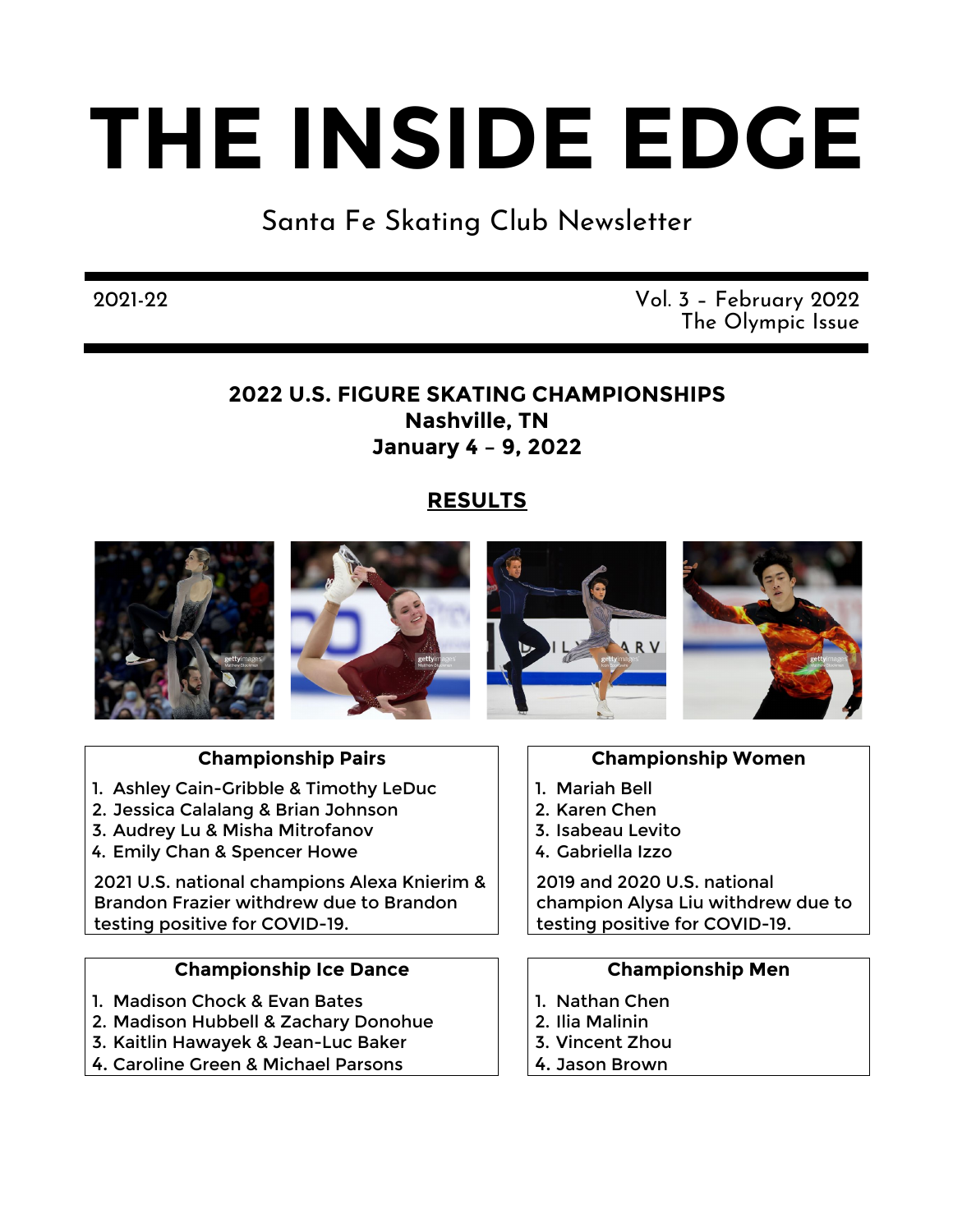#### **2022 U.S. FIGURE SKATING OLYMPIC TEAM**





Jason Brown 2022 U.S. pewter medalist 2014 Olympian



Nathan Chen 6-time U.S. champion (2022, '21, '20, '19, '18, '17) 3-time World champion (2021, '19, '18) 2018 Olympian



Vincent Zhou 2022 U.S. bronze medalist 2019 World bronze medalist 3-time U.S. silver medalist (2021, '19, '17) 2018 Olympian



**Women**

Women

**Pairs**



& Evan Bates 3-time U.S. champion (2022, '20, '15) 2018 Olympians 2016 World bronze medalists 2015 World silver medalists 2014 Olympians



Kaitlyn Hawayek & Jean-Luc Baker 4-time U.S. bronze medalists (2022, '21, '20, '19)



Madison Hubbell & Zachary Donohue 2022 U.S. silver medalists 3-time U.S. champions (2021, '19, '18) 2-time World silver medalists (2021, '18) 2018 Olympians



Mariah Bell 2022 U.S. champion 2020 U.S. silver medalist



Karen Chen 2022 U.S. silver medalist 2018 Olympian 2017 U.S. champion





Alysa Liu 2021 U.S. pewter medalist 2-time U.S. champion (2020, '19)



Ashley Cain-Gribble & Timothy LeDuc 2-time U.S. champions (2022, '19)



Alexa Knierim & Brandon Frazier 2021 U.S. champions 2021 Internationaux de France bronze medalists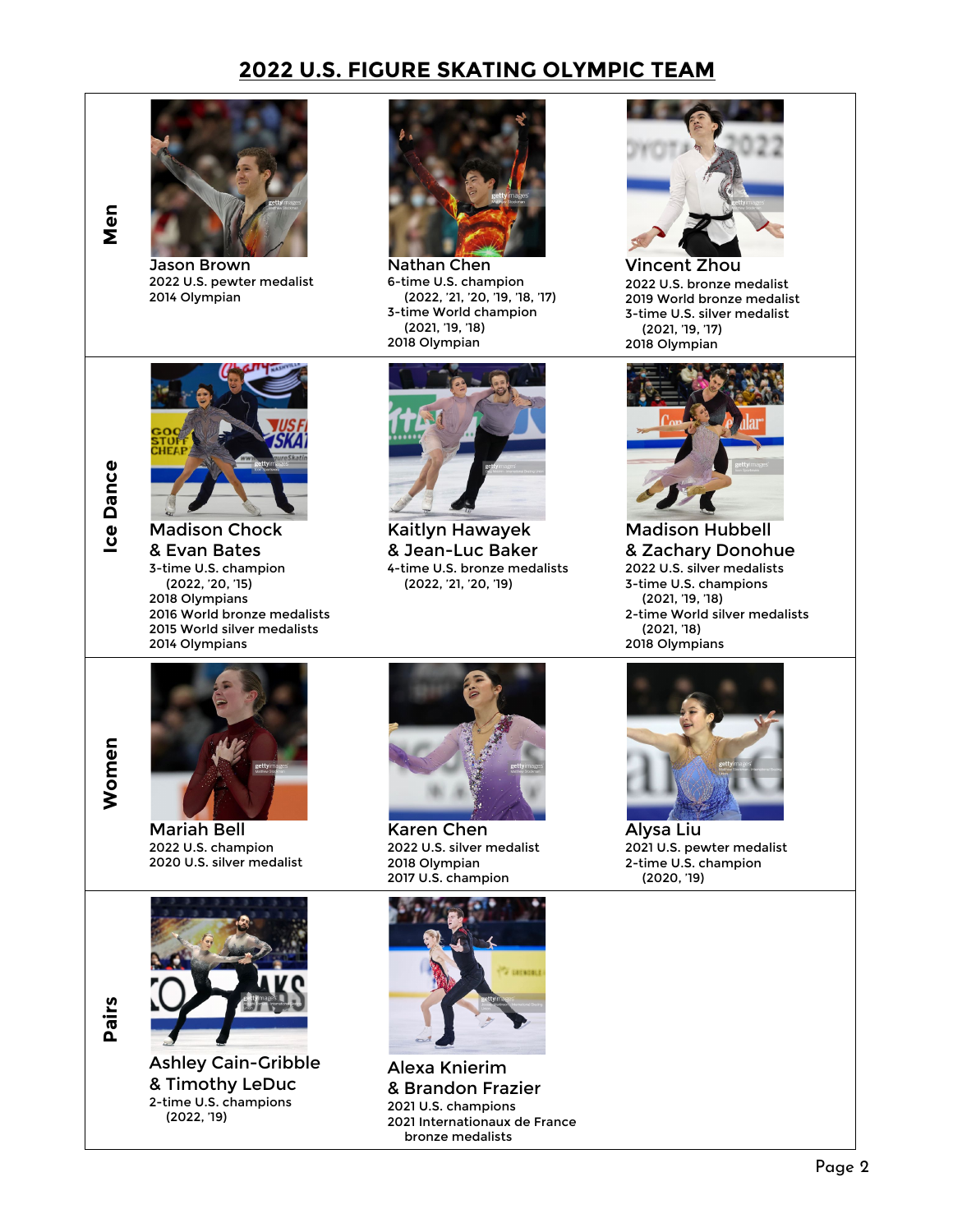#### **2022 WINTER OLYMPICS Beijing, China February 4 ٫ 20**

#### **FIGURE SKATING SCHEDULE (all times are MST)**

Beijing is 15 hours ahead of Santa Fe.

All events will be streamed live on Peacock Premium. Peacock Premium is free for many Xfinity customers.

For the individual discipline events, full live coverage will be on Peacock Premium and USA and there will also be coverage as part of NBC's primetime coverage.

| Thursday, February 3  | <b>Team Event</b><br>Men's Short Program<br>Rhythm Dance<br>Pairs Short Program | 6:55 PM<br>8:40 PM<br>10:20 PM | Peacock & NBC<br>Peacock & NBC<br>Peacock & NBC    |
|-----------------------|---------------------------------------------------------------------------------|--------------------------------|----------------------------------------------------|
| Friday, February 4    | <b>Opening Ceremony</b><br>Opening Ceremony / Primetime                         | 4:30 AM<br>6:00 PM             | Peacock & NBC<br>Peacock & NBC                     |
| Saturday, February 5  | <b>Team Event</b><br>Women's Short Program<br>Men's Free Skate                  | 6:30 PM<br>8:55 PM             | Peacock & NBC<br>Peacock & NBC                     |
| Sunday, February 6    | <b>Team Event</b><br>Pairs Free Skate<br>Free Dance<br>Women's Free Skate       | 6:15 PM<br>7:35 PM<br>8:40 PM  | Peacock & NBC<br>Peacock & NBC<br>Peacock & NBC    |
| Monday, February 7    | Men's Short Program                                                             | 6:15 PM                        | Peacock & USA                                      |
| Wednesday, February 9 | Men's Free Skate                                                                | 6:30 PM                        | Peacock & USA                                      |
| Saturday, February 12 | Rhythm Dance                                                                    | 4:00 AM                        | Peacock & USA                                      |
| Sunday, February 13   | <b>Free Dance</b>                                                               | 6:15 PM                        | Peacock & USA                                      |
| Tuesday, February 15  | Women's Short Program                                                           | 3:00 AM                        | Peacock & USA                                      |
| Thursday, February 17 | Women's Free Skate                                                              | 3:00 AM                        | Peacock & USA                                      |
| Friday, February 18   | Pairs Short Program                                                             | 3:30 AM                        | Peacock & USA                                      |
| Saturday, February 19 | Pairs Free Skate                                                                | 4:00 AM                        | Peacock & USA                                      |
| Saturday, February 19 | <b>Exhibition Gala</b>                                                          | 9:00 PM                        | Peacock & NBC<br>NBC coverage<br>starts at 9:30 PM |
| Sunday, February 20   | <b>Closing Ceremony</b><br>Closing Ceremony / Primetime                         | 5:00 AM<br>6:00 PM             | Peacock<br>Peacock & NBC                           |

Detailed information about Team USA's figure skaters as well as the Olympic schedule **and results is available at [Olympics Competition Central](https://usfigureskatingfanzone.com/feature/2022olympics) on usfigureskatingfanzone.com.**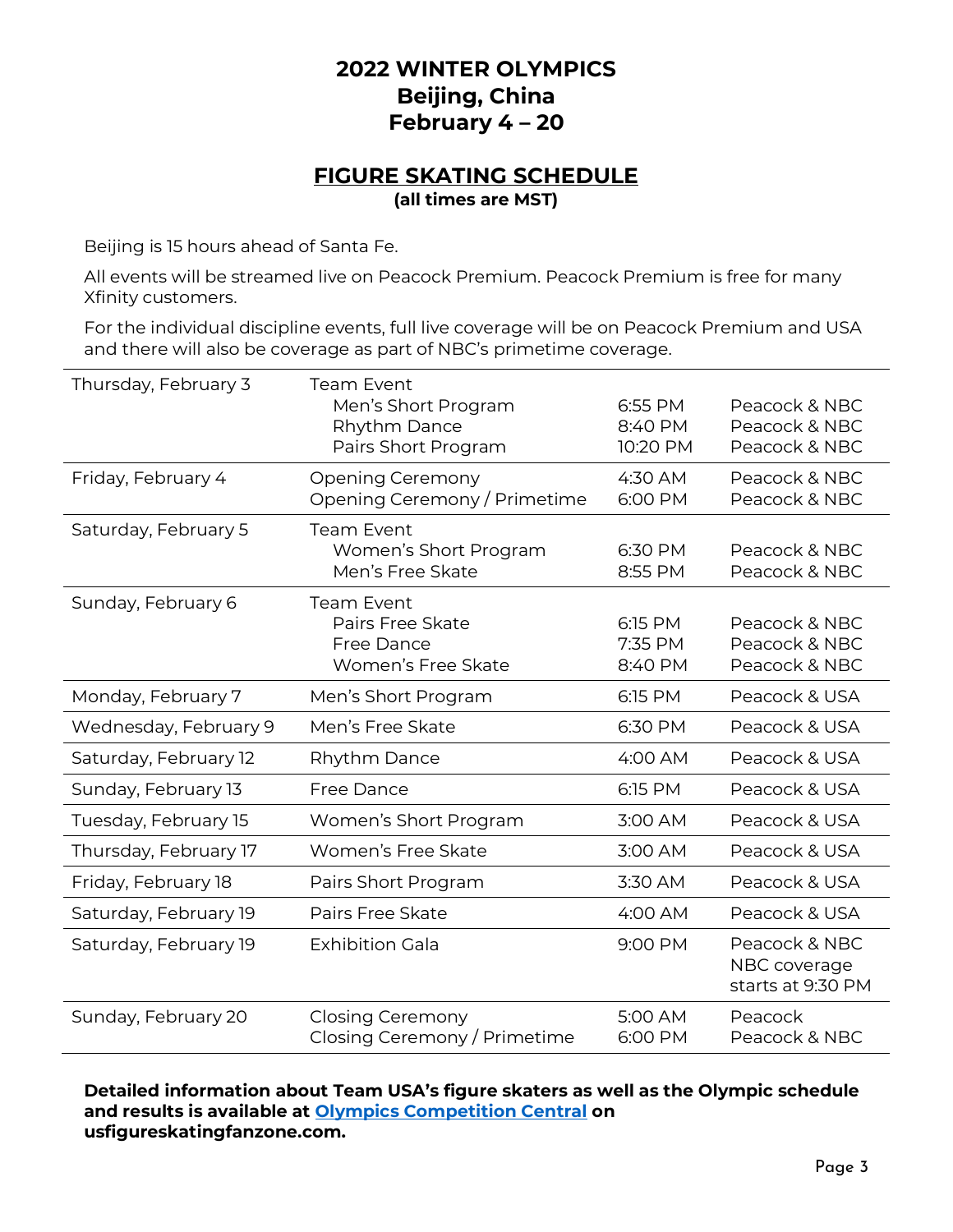#### **GUIDE TO 2022 OLYMPIC FIGURE SKATING EVENTS**

#### **Team Event Preview**

To enter the Olympic team event, a country has to have qualified at least one athlete in at least three of the four figure skating disciplines: men's, women's, pairs, and ice dance.

The following countries qualified a team to participate in the 2022 Olympic Team Event: Canada, China, Czech Republic, Georgia, Germany, Italy, Japan, ROC (Russian Olympic Committee), Ukraine, and the United States.

Each team has one entry per discipline in the short program portion of the team event. Team scores are calculated based on the entry's placement. 1<sup>st</sup> place earns 10 points, 2<sup>nd</sup> place earns 9 points, all the way to 10<sup>th</sup> place earning 1 point. The top 5 teams after the short program move on to the free skate, where again they have one entry per discipline. In the free skate, teams are allowed to substitute entries in up to two disciplines if they have qualified multiple entries in those disciplines. Free skate placements earn points in the same way as the short program ( $1<sup>st</sup>$  earns 10 points,  $2<sup>nd</sup>$  earns 9 points, etc.) and are added to the short program scores to determine the final standings.

For those countries who have not qualified an entry in one of the disciplines, an additional Olympic spot is given to that country so they can have a participant in that portion of the team event.

Recent medalists in team events: 2021 World Team Trophy: Russia (G), United States (S), Japan (B) 2019 World Team Trophy: United States (G), Japan (S), Russia (B) 2018 Olympics: Canada (G), Olympic Athletes from Russia (S), United States (B)

#### **Men's Preview**

The men's event is expected to be a showdown between reigning three-time World champion **Nathan Chen (USA)** and reigning two-time Olympic champion **Yuzuru Hanyu (JPN)**. Following a fifth-place finish at the 2018 Winter Olympics, Chen went on to win 15 competitions in a row; a streak that ended at 2021 Skate America. Hanyu is looking to become the first men's three-time Olympic champion since Sweden's Gillis Grafström in 1928. Hanyu has been working on mastering the quad axel (4½ rotations) and is aiming to be the first to land one in competition. Their last head-to-head competition was the 2021 World Championships, which Chen won and Hanyu placed third. Hanyu holds the men's world record for the short program and Chen holds the men's world records for the free skate and total combined score.

The other men hoping to make a run at a spot on the podium are 2019 World bronze medalist and three-time U.S. silver medalist **Vincent Zhou (USA)**, reigning Olympic silver medalist and two-time World silver medalist **Shoma Uno (JPN)**, and reigning World silver medalist **Yuma Kagiyama (JPN)**.

Other skaters to watch are **Jason Brown (USA)** who has a stunning short program to "Sinnerman" by Nina Simone; **Junhwan Cha (KOR)** who became the first Korean man to win Four Continents last month; and **Donovan Carrillo (MEX)** who is just the fourth Mexican figure skater, and the first since 1992, to compete in the Winter Olympics.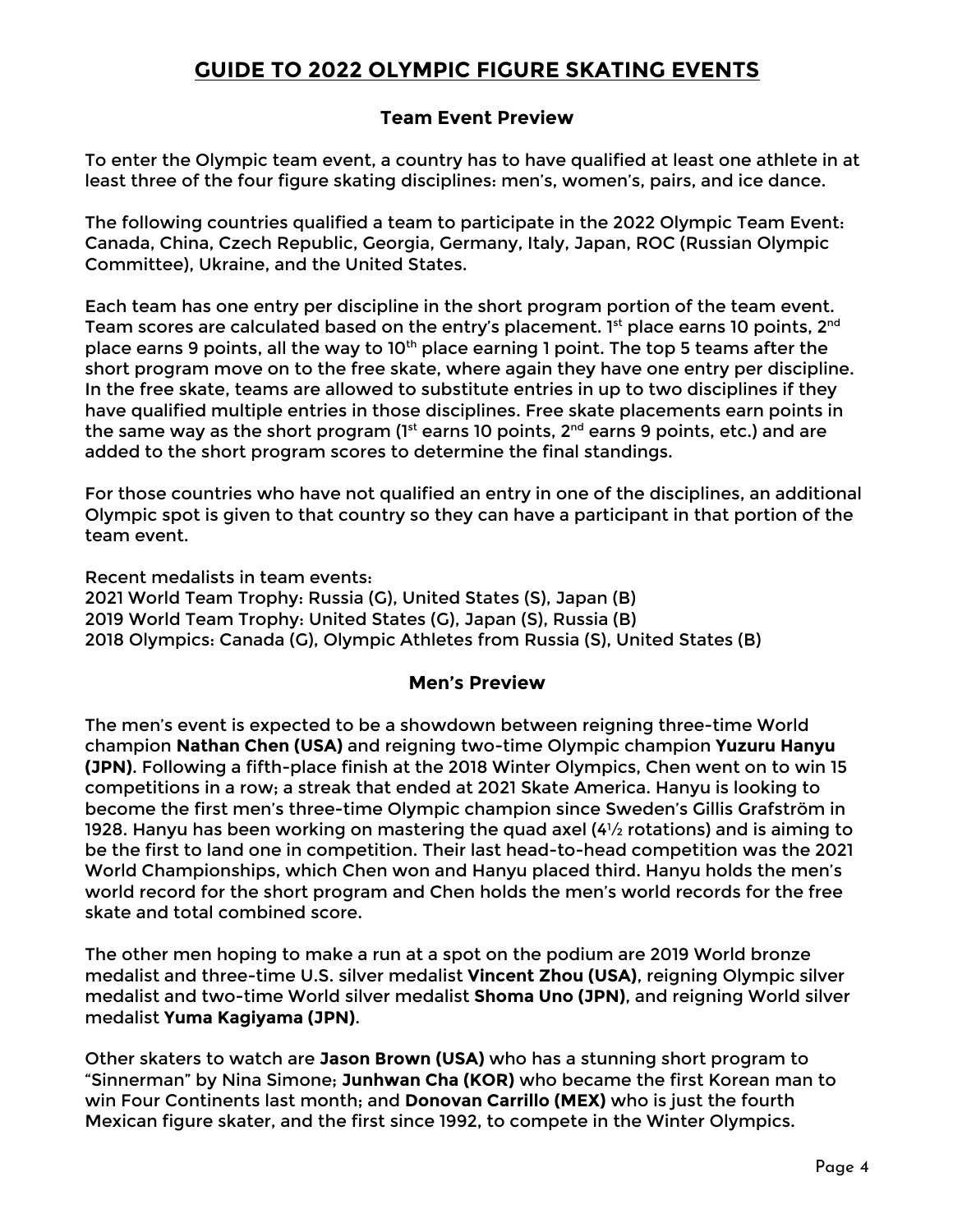#### **Ice Dance Preview**

The ice dance event will likely be a battle between reigning Olympic silver medalists **Gabriella Papadakis & Guillaume Cizeron (FRA)** and reigning World champions **Victoria Sinitsina & Nikita Katsalapov (ROC)**. Both teams won both of their Grand Prix events this season.

Other teams likely to be battling for a medal are reigning U.S. champions **Madison Chock & Evan Bates (USA)**, reigning World silver medalists **Madison Hubbell & Zachary Donohue (USA)**, and reigning World bronze medalists **Piper Gilles & Paul Poirier (CAN)**.

Other teams to watch are reigning U.S bronze medalists **Kaitlin Hawayek & Jean-Luk Baker (USA)** and **Olivia Smart & Adrián Diaz (ESP)** who have a fun "Zorro" free dance.

#### **Women's Preview**

The Russian women are favored to sweep the podium. **Kamila Valieva (ROC)** is the favorite for gold and holds the women's world records for the short program, the free skate, and total combined score. **Alexandra Trusova (ROC)**, reigning World bronze medalist, is known as "The Jumping Fairy" and was the first woman to land the quad toe, quad toe loop, and quad flip in international competition. **Anna Shcherbakova (ROC)** is the reigning World champion.

Reigning Japanese champion **Kaori Sakamoto (JPN)** is one of the few women who can challenge Russian dominance.

All three American women are worth watching. **Alysia Liu (USA)** finished fourth behind three Russians in both of her Grand Prix events this season. **Karen Chen (USA)** finished fourth at the 2021 World Championships behind three Russians. **Mariah Bell (USA)** heads into Olympic competition as the reigning U.S. champion.

#### **Pairs Preview**

The battle for gold is expected to be between reigning World champions **Anastasia Mishina & Aleksandr Galliamov (ROC)** and reigning Olympic and World silver medalists **Wenjing Sui & Cong Han (CHN)**. Two other Russian pairs are likely to battle for a podium spot – **Aleksandra Boikova & Dmitrii Kozlovskii (ROC)** and **Evgenia Tarasova & Vladimir Morozov (ROC)** who finished third and fourth at the 2021 World Championships.

Keep an eye on **Riku Miura & Ryuichi Kihara (JPN)**. They are a pair that is rising quickly, and they won the silver medal at 2021 Skate America.

The two American pairs, **Ashley Cain-Gribble & Timothy LeDuc (USA)** and **Alexa Knierim & Brandon Frazier (USA)** are likely to both finish in the top 10 as they did at the 2021 World Championships.